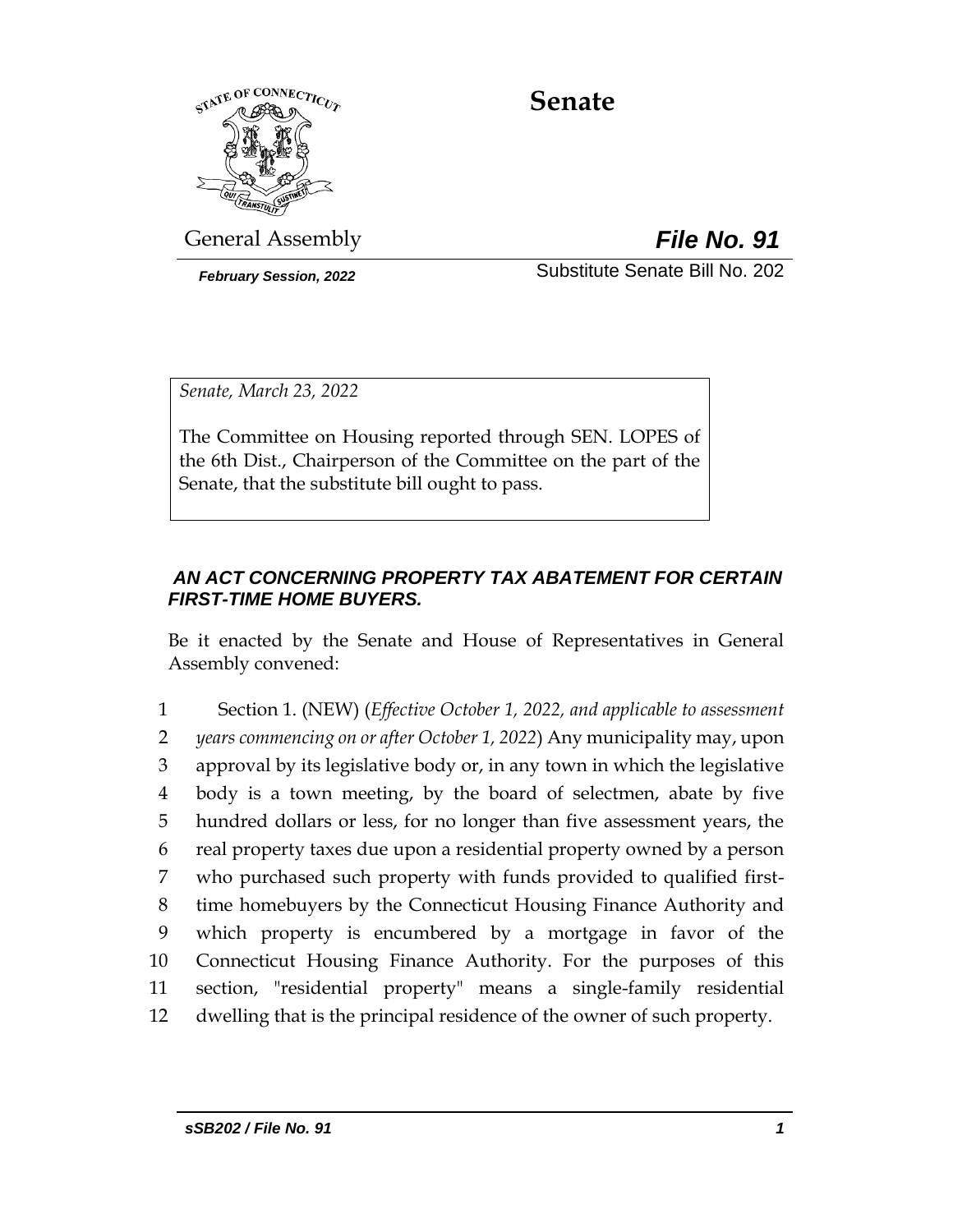This act shall take effect as follows and shall amend the following sections: Section 1 *October 1, 2022, and applicable to assessment*  New section

| Tyears commencing on or | <i>upplicable to assessment</i> |  |
|-------------------------|---------------------------------|--|
|                         |                                 |  |
|                         | after October 1, 2022           |  |

*HSG Joint Favorable Subst.*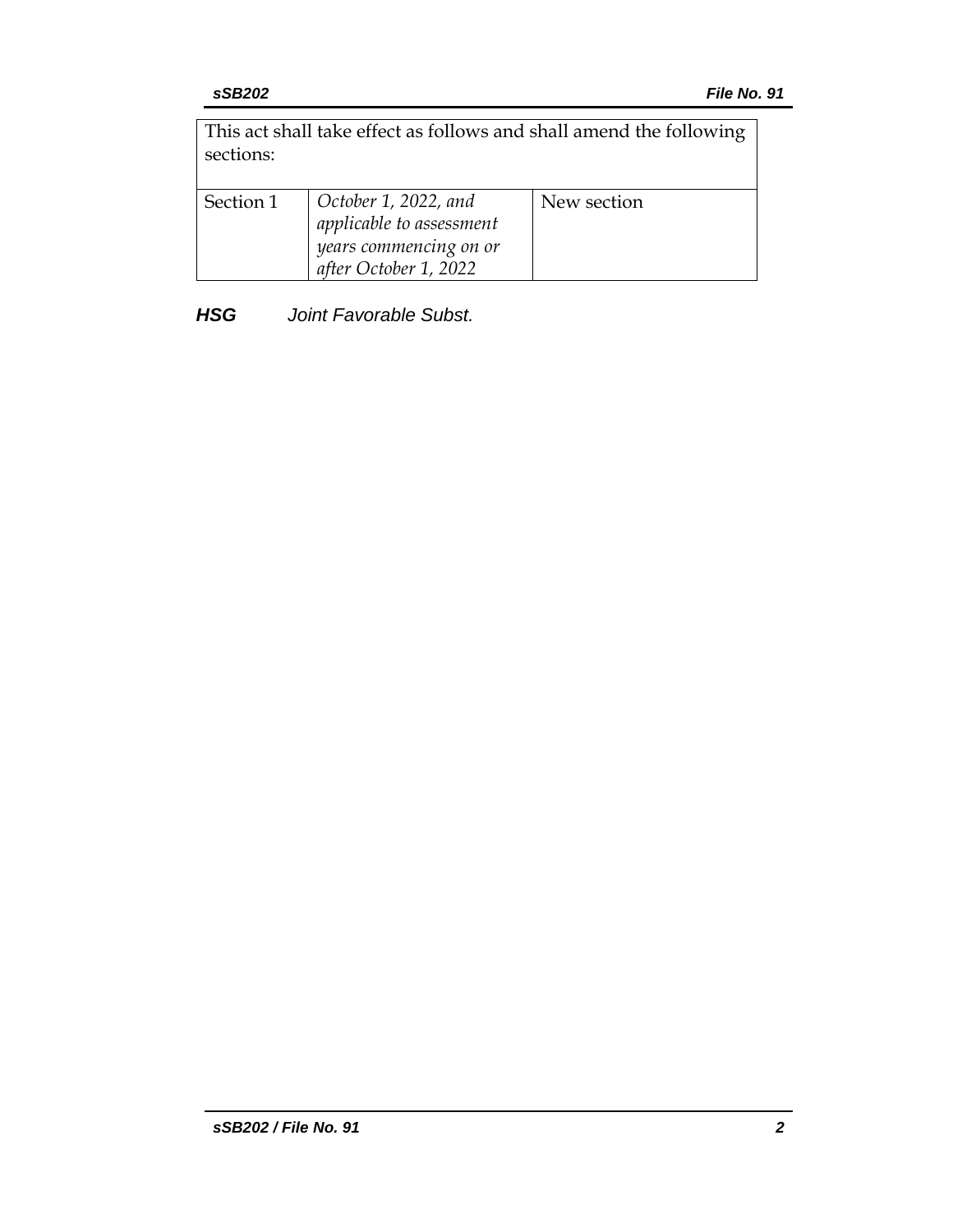*The following Fiscal Impact Statement and Bill Analysis are prepared for the benefit of the members of the General Assembly, solely for purposes of information, summarization and explanation and do not represent the intent of the General Assembly or either chamber thereof for any purpose. In general, fiscal impacts are based upon a variety of informational sources, including the analyst's professional knowledge. Whenever applicable, agency data is consulted as part of the analysis, however final products do not necessarily reflect an assessment from any specific department.*

#### *OFA Fiscal Note*

#### *State Impact:* None

#### *Municipal Impact:*

| <b>Municipalities</b>  | Effect    | FY 23 \$  | FY 24 \$  |
|------------------------|-----------|-----------|-----------|
| Various Municipalities | Potential | See Below | See Below |
|                        | Cost      |           |           |

#### *Explanation*

The bill allows municipalities to abate, for up to five years, up to \$500 in property taxes for homeowners with first-time home buyer mortgages purchased via the Connecticut Housing Finance Authority (CHFA).

The bill results in a revenue loss to a municipality that chooses to implement this abatement. Such revenue loss would vary based on the amount of the abatement and the number of eligible homeowners. It is estimated that at least 25,000 homeowners across the state would be eligible to participate.<sup>1</sup> If all municipalities implemented a  $$500$ abatement, the revenue loss cumulatively to all municipalities would be at least \$12.5 million annually for the next five years.

#### *The Out Years*

The annualized ongoing fiscal impact identified above would continue into the future subject to changes in municipal grand lists and mill rates.

<sup>1</sup> CHFA currently has about 25,000 outstanding first-time home buyer mortgages. It is assumed that each of those people would be eligible for the abatement established by the bill if their municipality chose to offer it.